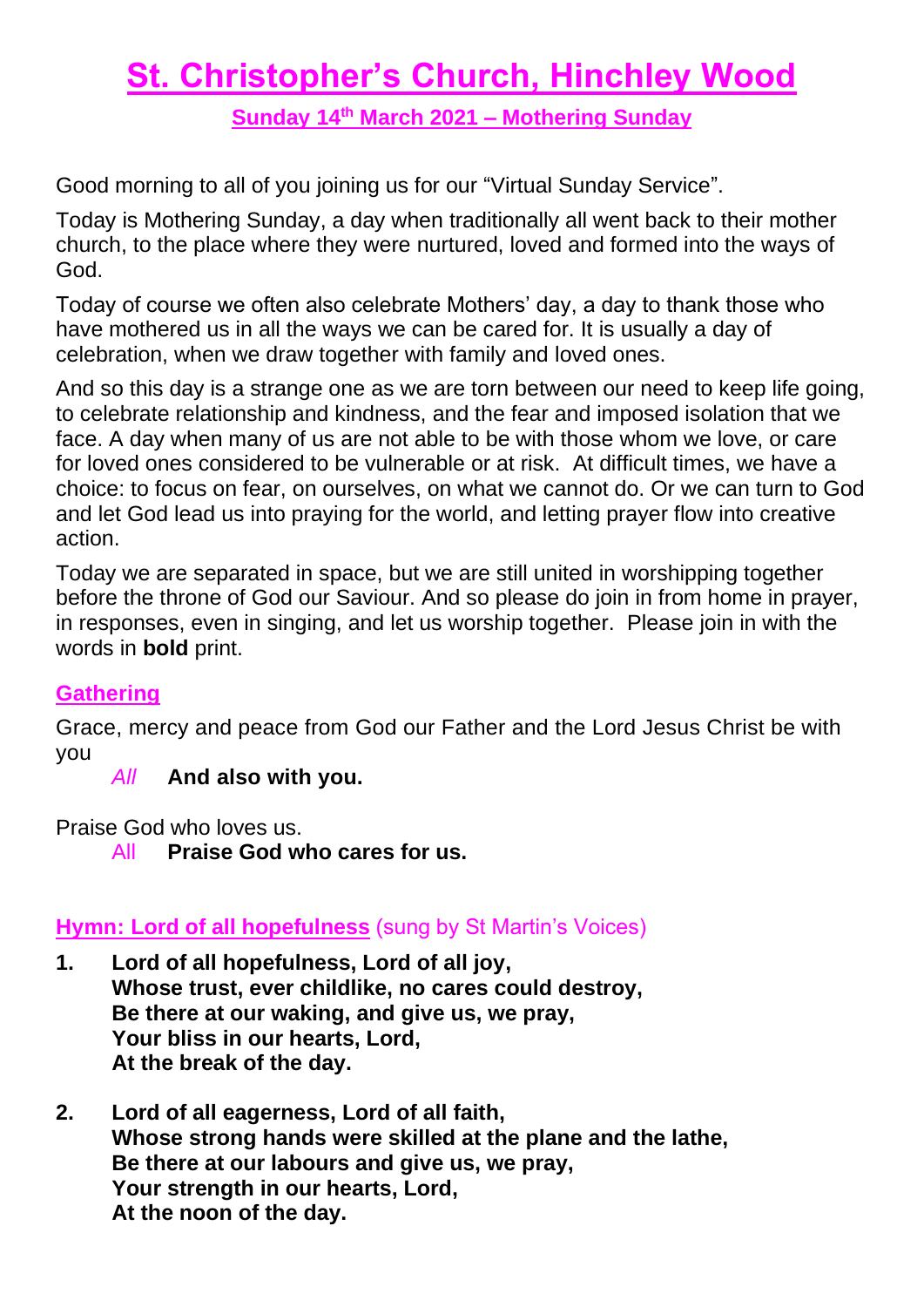- **3. Lord of all kindliness, Lord of all grace, Your hands swift to welcome, Your arms to embrace. Be there at our homing, and give us, we pray, Your love in our hearts, Lord, At the eve of the day.**
- **4. Lord of all gentleness, Lord of all calm, Whose voice is contentment, whose presence is balm, Be there at our sleeping, and give us, we pray, Your peace in our hearts, Lord, At the end of the day.**

Jan Struther (1901-1953)

# **Confession**

We turn to the God who longs to mother us, picking us up when we stumble and enfolding us in love.

For the times we have hurt others and failed to make amends.

Lord have mercy All **Lord, have mercy.**

For the times we have failed to show compassion, kindness, humility or patience.

Christ, have mercy. All **Christ, have mercy.**

For the times we have been wronged and failed to forgive.

Lord have mercy All **Lord, have mercy.**

## **Absolution**

May the God of all healing and forgiveness draw you to himself and cleanse you from all your sins, that you may behold the glory of his Son, the Word made flesh, Jesus Christ our Lord.

*All* **Amen.**

## **Opening Prayer (Collect)**

God of love, passionate and strong, tender and careful: watch over us and hold us all the days of our life; through Jesus Christ our Lord. *All* **Amen.**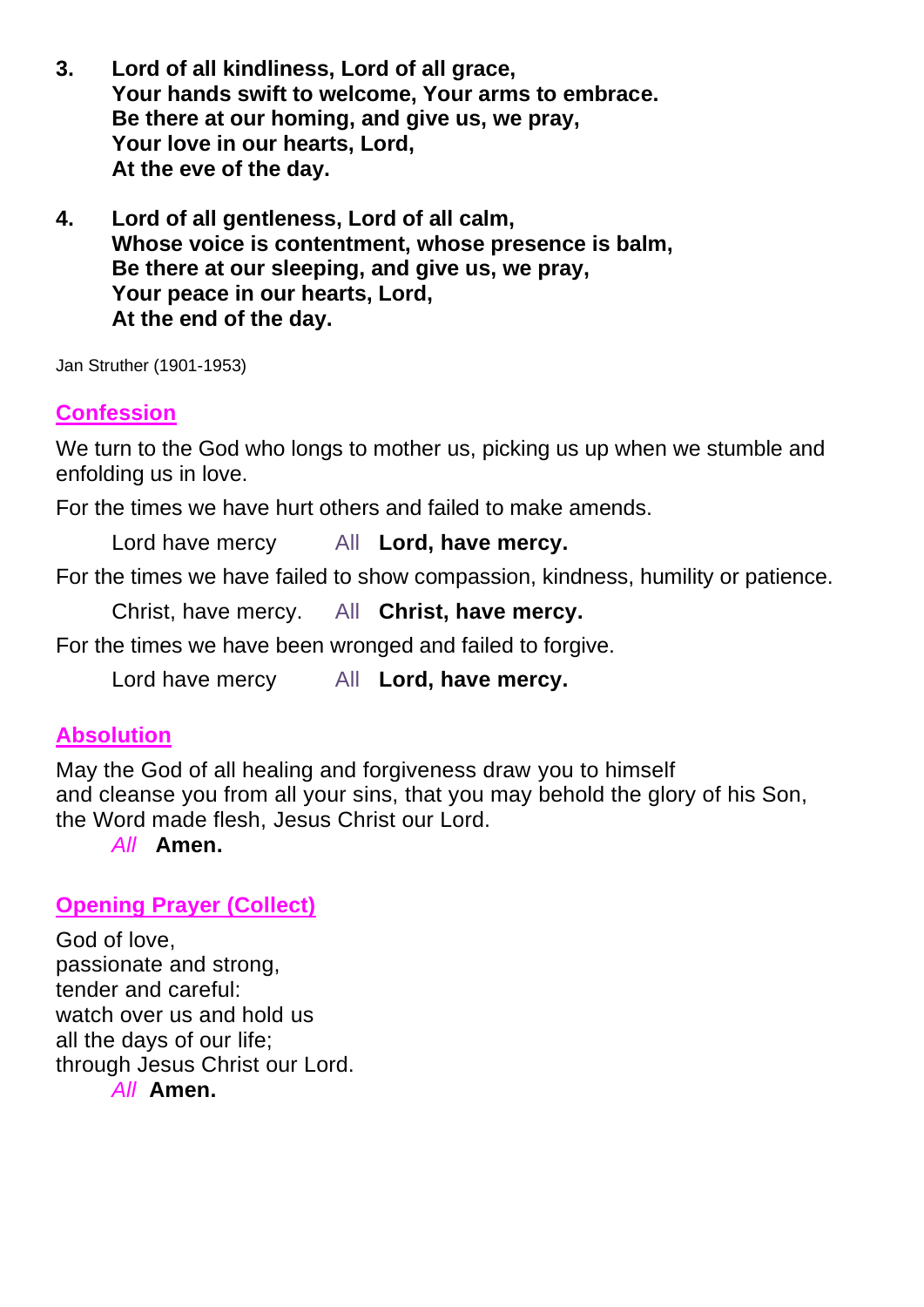# **Reading: (1 Samuel 1 : 20 - 28)**

A reading from the first book of Samuel

So it was that Hannah became pregnant and gave birth to a son. She named him Samuel, and explained, "I asked the Lord for him."

The time came again for Elkanah and his family to go to Shiloh and offer to the Lord the yearly sacrifice and the special sacrifice he had promised. But this time Hannah did not go. She told her husband, "As soon as the child is weaned, I will take him to the house of the Lord, where he will stay all his life."

Elkanah answered, "All right, do whatever you think best; stay at home until you have weaned him. And may the Lord make your promise come true." So Hannah stayed at home and nursed her child.

After she had weaned him, she took him to Shiloh, taking along a three-year-old bull, a bushel of flour, and a leather bag full of wine. She took Samuel, young as he was, to the house of the Lord at Shiloh. After they had killed the bull, they took the child to Eli. Hannah said to him, "Excuse me, sir. Do you remember me? I am the woman you saw standing here, praying to the Lord. I asked him for this child, and he gave me what I asked for. So I am dedicating him to the Lord. As long as he lives, he will belong to the Lord."

Then they worshiped the Lord there.

This is the word of the Lord. *All* **Thanks be to God**

# **Psalm 34**

**Come, my young friends, and listen to me, and I will teach you to honour the Lord.**

**Would you like to enjoy life? Do you want long life and happiness? Then keep from speaking evil and from telling lies. Turn away from evil and do good; strive for peace with all your heart. The Lord watches over the righteous and listens to their cries; but he opposes those who do evil, so that when they die, they are soon forgotten. The righteous call to the Lord, and he listens; he rescues them from all their troubles. The Lord is near to those who are discouraged; he saves those who have lost all hope. Good people suffer many troubles, but the Lord saves them from them all; the Lord preserves them completely;**

 **not one of their bones is broken.**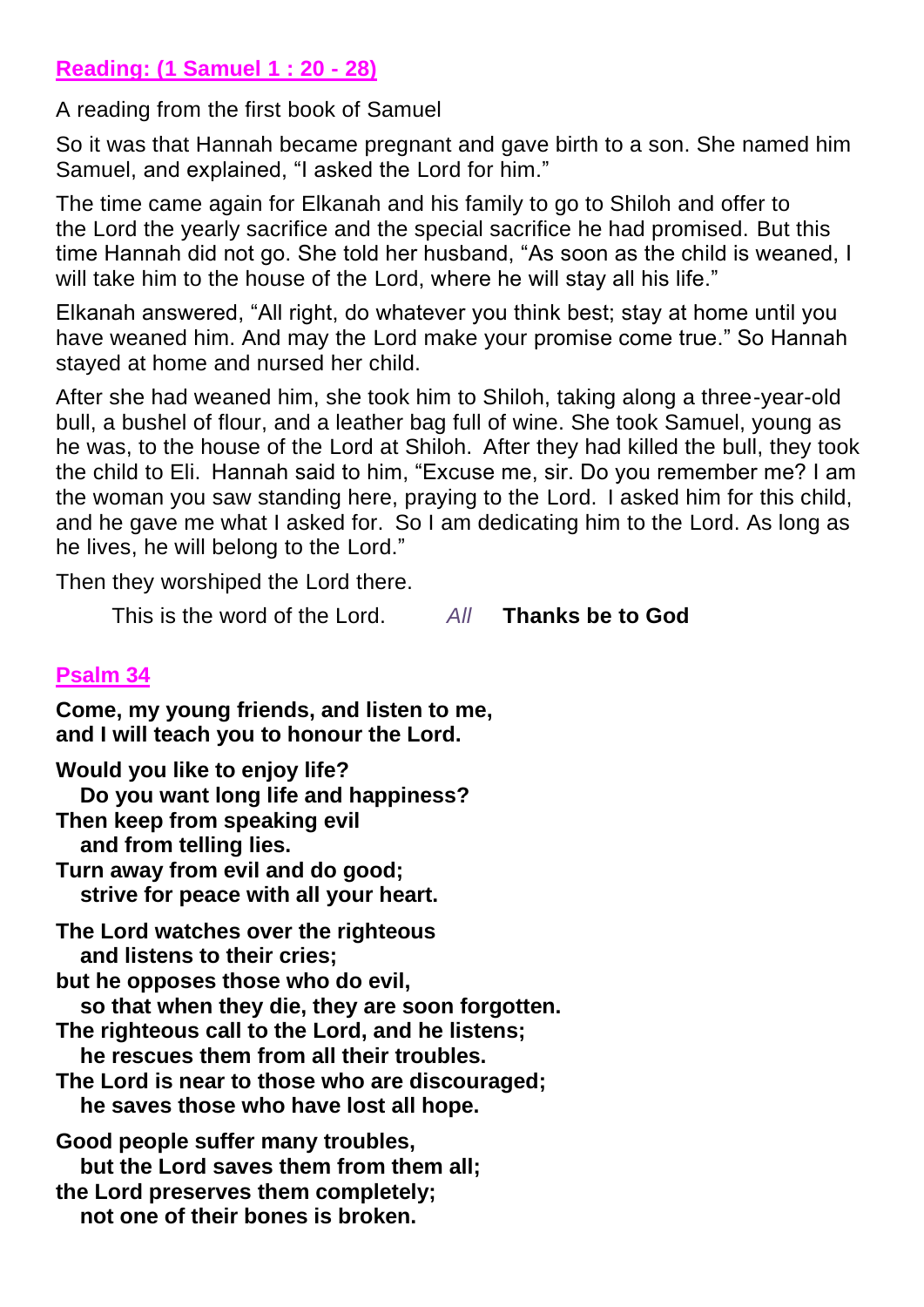# **Acclamation**

Praise to you, O Christ, King of eternal glory.

Unless the Lord builds the house, those who build it labour in vain. Unless the Lord guards the city, the guard keeps watch in vain.

# *All* **Praise to you, O Christ, King of eternal glory.**

# **Gospel: (Luke 2 : 25 - 35)**

Hear the Gospel of our Lord Jesus Christ according to Luke **Glory to you, O Lord.**

At that time there was a man named Simeon living in Jerusalem. He was a good, God-fearing man and was waiting for Israel to be saved. The Holy Spirit was with him and had assured him that he would not die before he had seen the Lord's promised Messiah. Led by the Spirit, Simeon went into the Temple. When the parents brought the child Jesus into the Temple to do for him what the Law required, Simeon took the child in his arms and gave thanks to God:

"Now, Lord, you have kept your promise, and you may let your servant go in peace. With my own eyes I have seen your salvation, which you have prepared in the presence of all peoples: A light to reveal your will to the Gentiles and bring glory to your people Israel."

The child's father and mother were amazed at the things Simeon said about him. Simeon blessed them and said to Mary, his mother, "This child is chosen by God for the destruction and the salvation of many in Israel. He will be a sign from God which many people will speak against and so reveal their secret thoughts. And sorrow, like a sharp sword, will break your own heart."

This is the Gospel of the Lord **Praise to you, O Christ**

**Talk**

# **Affirmation of Faith**

Since the very beginning of the church there have been times where Christians cannot meet together for all kinds of reasons and yet they can still share faith and prayers together and one of the ways in which we do that is through the words of the creeds. The Creeds remind us of the faith of the church universal, beyond borders and beyond time. Saying the creed reminds us that even when we are separated and dispersed, we share our faith and our prayers with Christians throughout the world and throughout the centuries.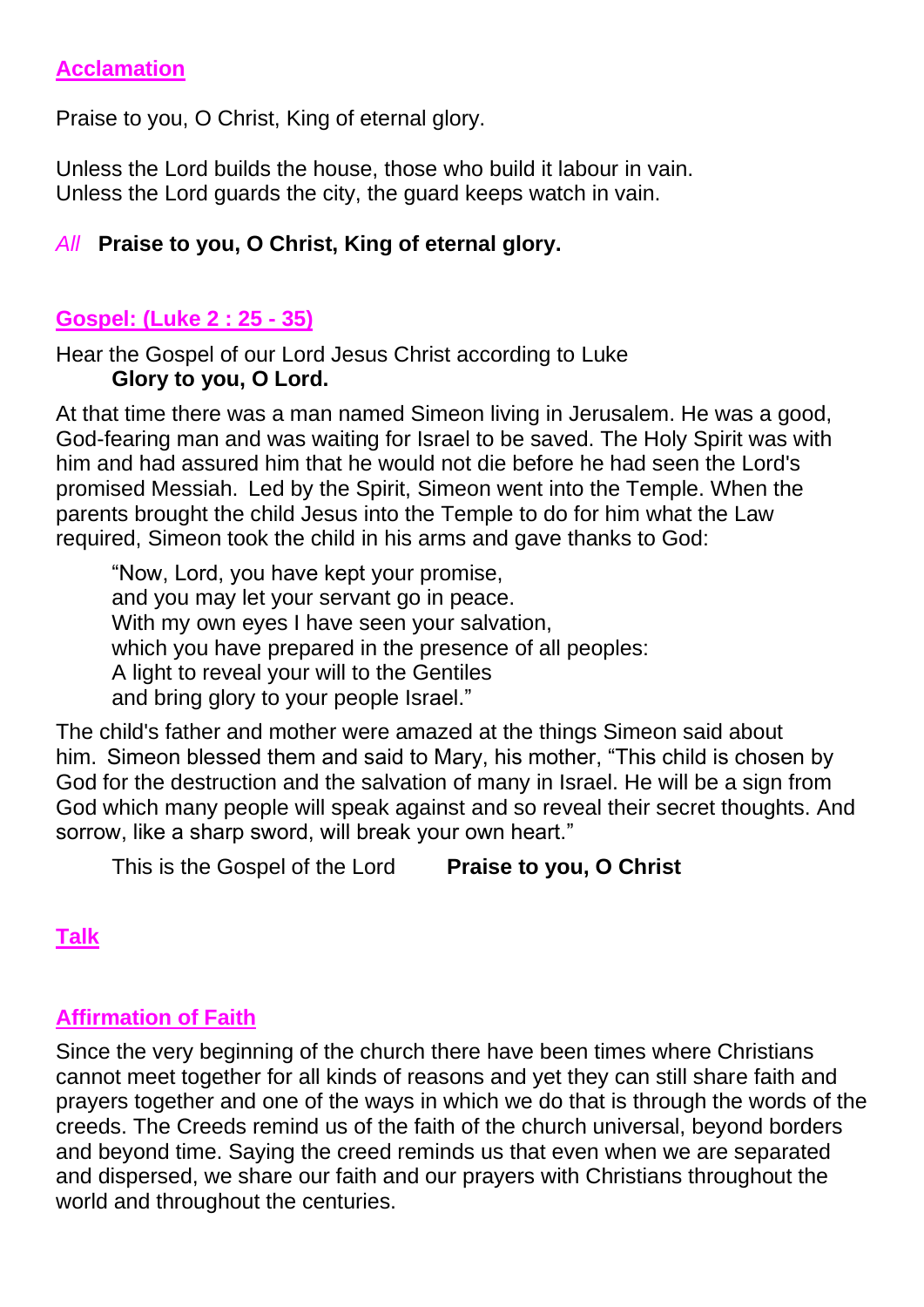And so, let us say the Apostles creed. Let us declare our faith in God.

*All* **I believe in God, the Father almighty, creator of heaven and earth.** 

> **I believe in Jesus Christ, his only Son, our Lord, who was conceived by the Holy Spirit, born of the Virgin Mary, suffered under Pontius Pilate, was crucified, died, and was buried; he descended to the dead. On the third day he rose again; he ascended into heaven, he is seated at the right hand of the Father, and he will come to judge the living and the dead.**

**I believe in the Holy Spirit, the holy catholic Church, the communion of saints, the forgiveness of sins, the resurrection of the body, and the life everlasting. Amen.**

#### **Intercessions**

*Between the prayers we say* 

Lord, in your mercy *All* **hear our prayer.**

#### *At the end of the prayers we say*

Merciful God, accept our prayers for the sake of your Son, our Saviour Jesus Christ. *All* **Amen**

## **The Lord's Prayer**

As God's children, and heirs with Christ we cry in the Spirit, 'Abba', Father.

**Our Father in heaven, hallowed be your name,**

**your kingdom come, your will be done, on earth as in heaven.**

**Give us today our daily bread. Forgive us our sins as we forgive those who sin against us. Lead us not into temptation but deliver us from evil.**

**For the kingdom, the power, and the glory are yours now and for ever.**

**Amen.**

**Taize Chant (In the Lord I'll be ever thankful)** *(sung by our Virtual Choir)*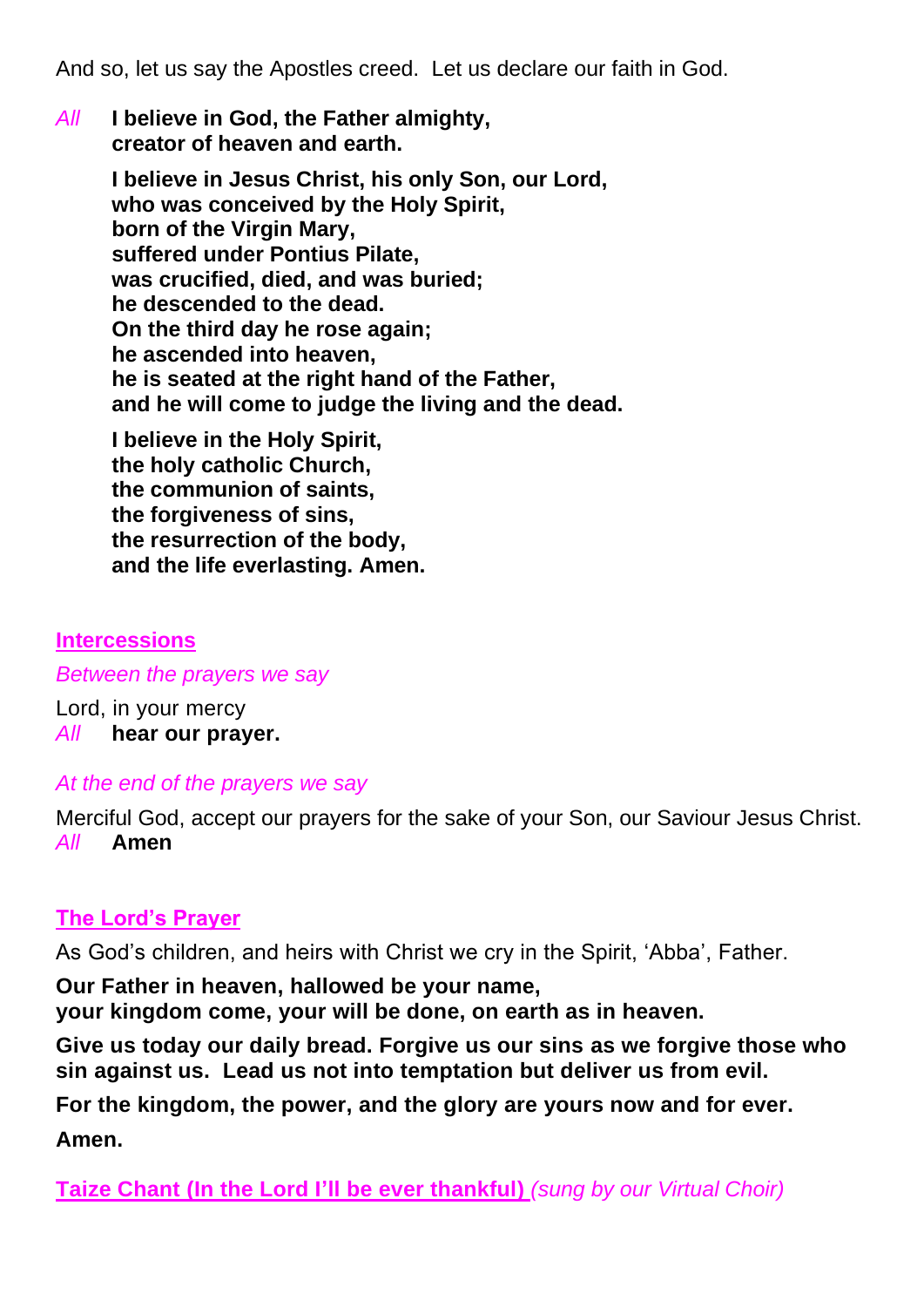# **Prayer of Spiritual Communion**

**Thanks be to you, Lord Jesus Christ, for all the benefits you have given me, for all the pains and insults you have borne for me. Since I cannot now receive you sacramentally, I ask you to come spiritually into my heart. O most merciful redeemer, friend and brother, may I know you more clearly, love you more dearly, and follow you more nearly, day by day. Amen.**

# **Closing Prayer**

Loving God, accept the cries of our heart as we offer you our prayers; through them transform us and all creation until you are in all and through all. We ask these and all our prayers in the name of Jesus.

*All* **Amen**

**Hymn – Now thank we all our God** *(sung by St Martin's Voices)*

- **1 Now thank we all our God, with hearts and hands and voices, who wondrous things hath done, in whom his world rejoices; who from our mothers' arms hath blessed us on our way with countless gifts of love, and still is ours today.**
- **2 O may this bounteous God through all our life be near us, with ever joyful hearts and blessèd peace to cheer us; and keep us in his grace, and guide us when perplexed, and free us from all ills in this world and the next.**
- **3 All praise and thanks to God the Father now be given, the Son, and him who reigns with them in highest heaven, the one eternal God, whom earth and heaven adore, for thus it was, is now, and shall be evermore.**

*Nun danket alle Gott Martin Rinkart (1586-1649) translated by Catherine Winkworth (1827-1878)*